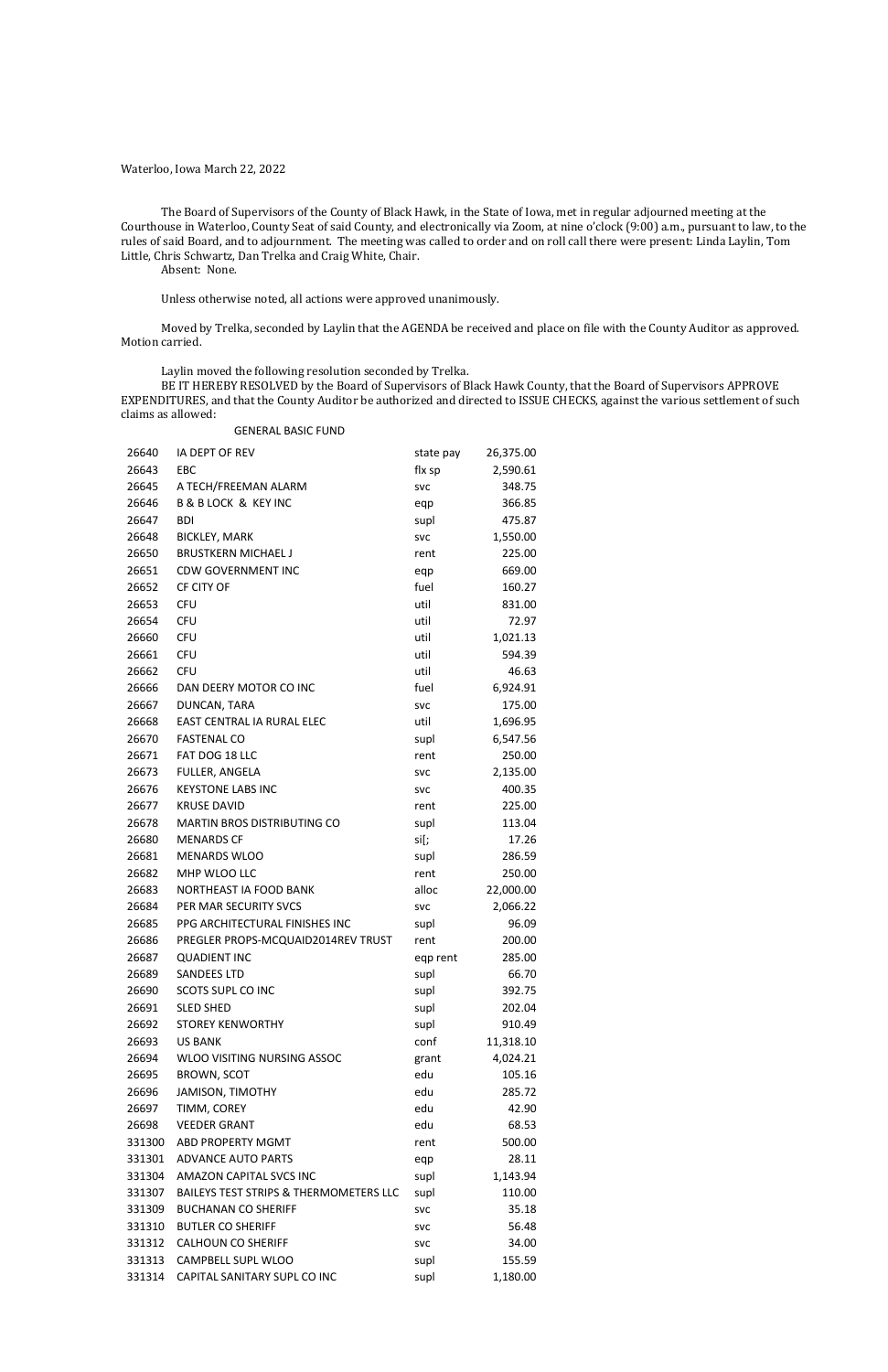| 331315 | <b>CEDAR VALLEY SPORTSPLEX</b>          | memb       | 10.00     |
|--------|-----------------------------------------|------------|-----------|
| 331316 | CENTER FOR ED & EMPLOYMENT LAW          | <b>SVC</b> | 159.00    |
| 331321 | <b>COHESIVE CREATIVE &amp; CODE INC</b> | supl       | 2,438.43  |
| 331323 | <b>COMMUNITY ELECTRIC INC</b>           | <b>SVC</b> | 1,819.00  |
| 331324 | COOK'S OUTDOORS                         | supl       | 7.50      |
| 331326 | <b>DIMAGI INC</b>                       | <b>SVC</b> | 120.00    |
| 331328 | <b>DOORS INC</b>                        | eqp rpr    | 459.29    |
| 331330 | <b>EDGE RPM</b>                         | rent       | 200.00    |
| 331331 | <b>EMBARC</b>                           | <b>SVC</b> | 637.50    |
| 331332 | <b>FERGUSON ENTERPRISES INC</b>         | supl       | 2,640.40  |
| 331333 | <b>GASLIGHT VILLA MHC LLC</b>           | rent       | 225.00    |
| 331334 | <b>GREEN SOURCE MGMT-THE SHREDDER</b>   | <b>SVC</b> | 198.35    |
| 331335 | HAWKEYE ALARM & SIGNAL CO               | training   | 1,425.00  |
| 331338 | IA LAW ENFORCEMENT ACADEMY              | <b>SVC</b> | 300.00    |
| 331340 | <b>IA UNIVERSITY OF</b>                 | <b>SVC</b> | 22.06     |
| 331342 | <b>JOHNSON CO</b>                       | <b>SVC</b> | 156.37    |
| 331343 | KA INVESTMENTS LLC                      | rent       | 300.00    |
| 331345 | LINN CO                                 | <b>SVC</b> | 85.15     |
| 331346 | LINN CO                                 | <b>SVC</b> | 436.83    |
| 331347 | LINN CO                                 | <b>SVC</b> | 2,083.33  |
| 331348 | <b>MCDONALD SUPL</b>                    | supl       | 389.40    |
| 331349 | MEDIACOM                                | util       | 139.97    |
| 331350 | MEDIACOM                                | util       | 269.95    |
| 331351 | <b>MERCYONE</b>                         | trans      | 2,080.00  |
| 331352 | MHP 2216 LINCOLN ST LLC                 | rent       | 225.00    |
| 331353 | MID AMERICAN ENERGY                     | util       | 6,872.08  |
| 331354 | <b>MID AMERICAN ENERGY</b>              | util       | 7,744.20  |
| 331355 | MID AMERICAN ENERGY                     | util       | 62.32     |
| 331356 | <b>MID AMERICAN ENERGY</b>              | util       | 9,884.61  |
| 331357 | MID AMERICAN ENERGY                     | util       | 6,490.85  |
| 331359 | MID AMERICAN ENERGY                     | util       | 13.84     |
| 331368 | MID AMERICAN ENERGY                     | util       | 11.29     |
| 331369 | MID AMERICAN ENERGY                     | util       | 944.27    |
| 331370 | <b>NAPA AUTO PARTS</b>                  | supl       | 182.98    |
| 331371 | <b>OFFICE DEPOT</b>                     | supl       | 434.75    |
| 331373 | PEOPLES COMMUNITY HEALTH                | meds       | 33.43     |
| 331375 | <b>PITNEY BOWES</b>                     | postage    | 3,000.00  |
| 331376 | POLK CO SHERIFF                         | <b>SVC</b> | 52.23     |
| 331377 | <b>POLK CO TREASURER</b>                | <b>SVC</b> | 184.77    |
| 331379 | <b>PURDY PROPERTIES</b>                 | rent       | 500.00    |
| 331380 | RICOH USA INC                           | <b>SVC</b> | 6,873.00  |
| 331381 | SCHUMACHER ELEVATOR CO                  | eqp rpr    | 470.00    |
| 331382 | SUMMIT FOOD SVC LLC                     | food       | 11,092.64 |
|        | 331383 TAMA CO SHERIFF                  | <b>SVC</b> | 48.05     |
| 331384 | <b>TEDS HOME &amp; HARDWARE</b>         | supl       | 155.76    |
| 331386 | TITAN MACHINERY INC                     | supl       | 209.50    |
| 331387 | US CELLULAR                             | util       | 1,625.47  |
| 331388 | WASTE MGMT OF WI-MN                     | <b>SVC</b> | 1,997.71  |
| 331389 | <b>WLOO CITY OF</b>                     | <b>SVC</b> | 1,127.50  |
| 331391 | WLOO OIL CO                             | fuel       | 2,914.15  |
| 331392 | <b>WLOO WATER WORKS</b>                 | util       | 300.00    |
| 331393 | <b>WEST PAYMENT CENTER</b>              | <b>SVC</b> | 124.97    |
|        |                                         |            |           |

## GENERAL SUPPLEMENTAL FUND

| 26640  | IA DEPT OF REV                  | state pay | 244.00   |
|--------|---------------------------------|-----------|----------|
| 26672  | <b>FOUR OAKS INC</b>            | shlt      | 4,804.95 |
| 26693  | <b>US BANK</b>                  | supl      | 51.93    |
|        | 331311 CALHOON, RICK L          | reimb     | 15.60    |
|        | 331320 CLERK OF DISTRICT COURT  | restit    | 1,273.36 |
|        | 331372 PAYNE, ROD               | reimb     | 7.80     |
| 331395 | YOUTH SHELTER CARE OF NC IA INC | shit      | 2,230.20 |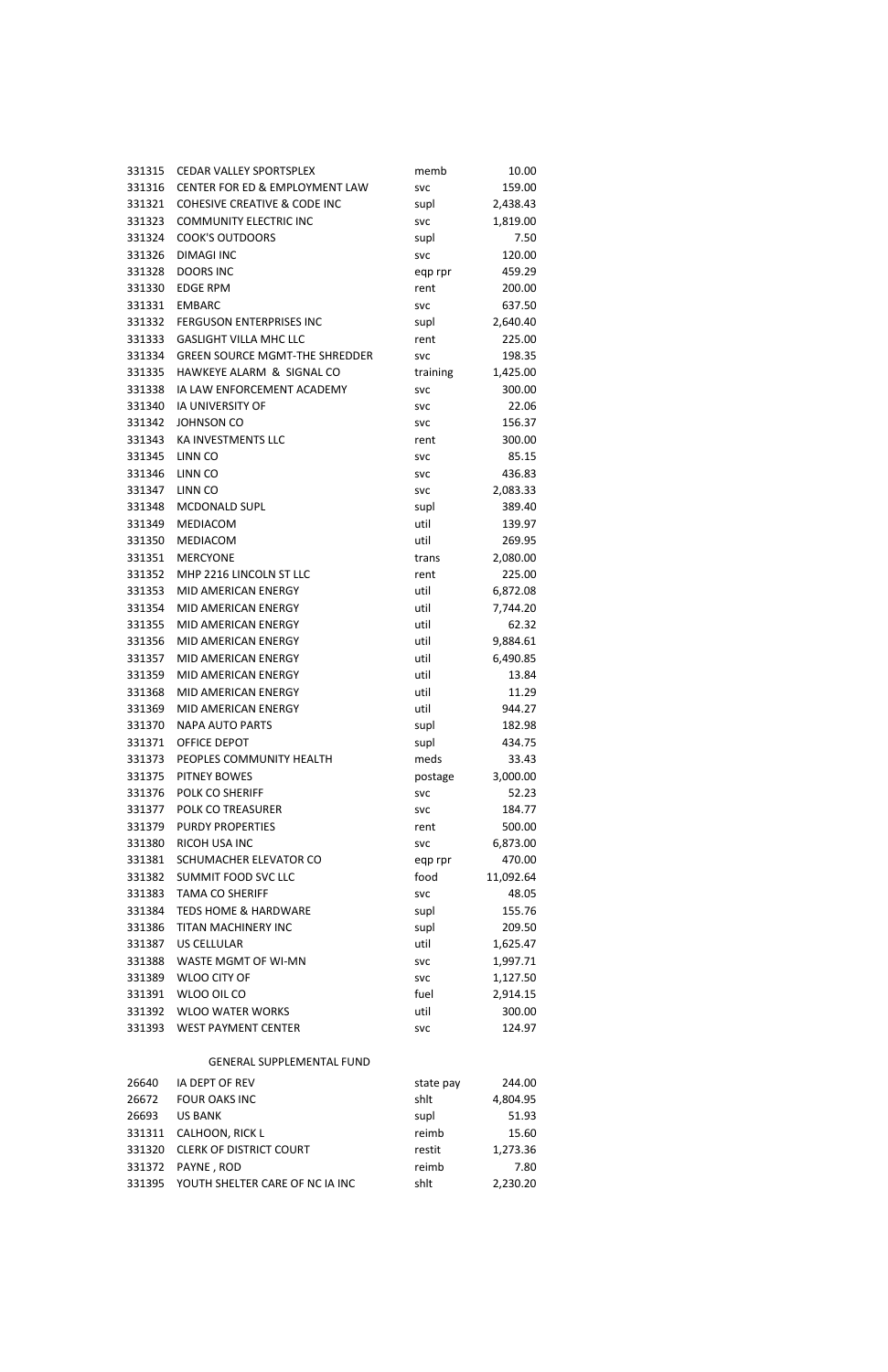# CO SVCS FUND

| 26640  | IA DEPT OF REV                      | state pay  | 118.00    |
|--------|-------------------------------------|------------|-----------|
|        | <b>RURAL BASIC FUND</b>             |            |           |
| 26640  | IA DEPT OF REV                      | state pay  | 1,870.00  |
| 331390 | <b>WLOO CITY OF</b>                 | fuel       | 6,215.73  |
|        |                                     |            |           |
|        | SECONDARY ROADS FUND                |            |           |
| 26640  | IA DEPT OF REV                      | state pay  | 3,656.00  |
| 26649  | <b>BMC AGGREGATES LC</b>            | supl       | 2,686.72  |
| 26656  | <b>CFU</b>                          | util       | 82.03     |
| 26657  | <b>CFU</b>                          | util       | 5.25      |
| 26658  | <b>CFU</b>                          | util       | 8.50      |
| 26659  | <b>CFU</b>                          | util       | 8.50      |
| 26664  | <b>CONSOLIDATED ENERGY HARTLAND</b> | fuel       | 1,632.00  |
| 26665  | <b>D &amp; D TIRE INC</b>           | <b>SVC</b> | 265.00    |
| 26668  | EAST CENTRAL IA RURAL ELEC          | util       | 23.75     |
| 26688  | RAY MOUNT WRECKER SVC               | <b>SVC</b> | 1,000.00  |
| 26691  | <b>SLED SHED THE</b>                | unif       | 73.46     |
| 26693  | <b>US BANK</b>                      | <b>SVC</b> | 2,770.02  |
| 331302 | <b>AGVANTAGE FS INC</b>             | eqp        | 681.39    |
| 331303 | <b>AIRGAS NORTH CENTRAL</b>         | eqp rent   | 88.83     |
| 331308 | BENTONS READY MIXED CONCRETE INC    | supl       | 433.13    |
| 331319 | <b>CERTIFIED POWER INC</b>          | eqp        | 1,786.27  |
| 331327 | <b>DONS TRUCK SALES INC</b>         | eqp        | 2,493.00  |
| 331337 | <b>HIWAY PRODUCTS INC</b>           | eqo rent   | 915.06    |
| 331339 | <b>IA PRISON INDUSTRIES</b>         | supl       | 54.10     |
| 331344 | LA PORTE MOTOR SUPL INC             | supl       | 485.30    |
| 331358 | MID AMERICAN ENERGY                 | util       | 3,741.75  |
| 331360 | MID AMERICAN ENERGY                 | util       | 530.08    |
| 331361 | <b>MID AMERICAN ENERGY</b>          | util       | 61.05     |
| 331362 | MID AMERICAN ENERGY                 | util       | 17.66     |
| 331363 | MID AMERICAN ENERGY                 | util       | 58.37     |
| 331364 | MID AMERICAN ENERGY                 | util       | 17.20     |
| 331365 | MID AMERICAN ENERGY                 | util       | 374.65    |
| 331366 | MID AMERICAN ENERGY                 | util       | 28.32     |
| 331367 | <b>MID AMERICAN ENERGY</b>          | util       | 56.17     |
| 331370 | <b>NAPA AUTO PARTS</b>              | supl       | 247.02    |
| 331374 | PHELPS UNIFORM SPECIALIST           | <b>SVC</b> | 55.75     |
| 331385 | THOMPSON TRUCK & TRAILER            | supl       | 65.47     |
| 331394 | XI COMPUTER CORP                    | eqp        | 14,010.99 |
|        | RESOURCE/ENHANCE/PROTECT FUND       |            |           |

| 26693        | US BANK               | supl          | 2,970.50       |
|--------------|-----------------------|---------------|----------------|
|              | JAIL COMMISSARY FUND  |               |                |
| 26640        | IA DEPT OF REV        | state pay     | 95.00          |
| <b>DECTE</b> | <b>VEEEE CLIDI CO</b> | $f \sim \sim$ | 1 2 2 $\sigma$ |

| 2007.D | - NEEFE SUPL CU                 | 1000       | 122.70   |
|--------|---------------------------------|------------|----------|
| 26679  | MCKEE FOODS                     | food       | 79.12    |
| 26681  | MENARDS WLOO                    | supl       | 2.715.83 |
| 26693  | US BANK                         | util       | 145.82   |
|        | 331317 CENTURY CONSTRUCTORS LLC | <b>SVC</b> | 2.950.00 |

#### CONSERVATION TRUST FUND

| 26693 | US BANK                           | food | 585.63 |
|-------|-----------------------------------|------|--------|
|       | 331306 AQUATICS & EXOTICS OF WLOO | fish | 17.98  |
|       | 331378 PRINT INNOVATIONS          | supl | 319.92 |

## ARP FUND

| svc | 26,200.00 |
|-----|-----------|
|     |           |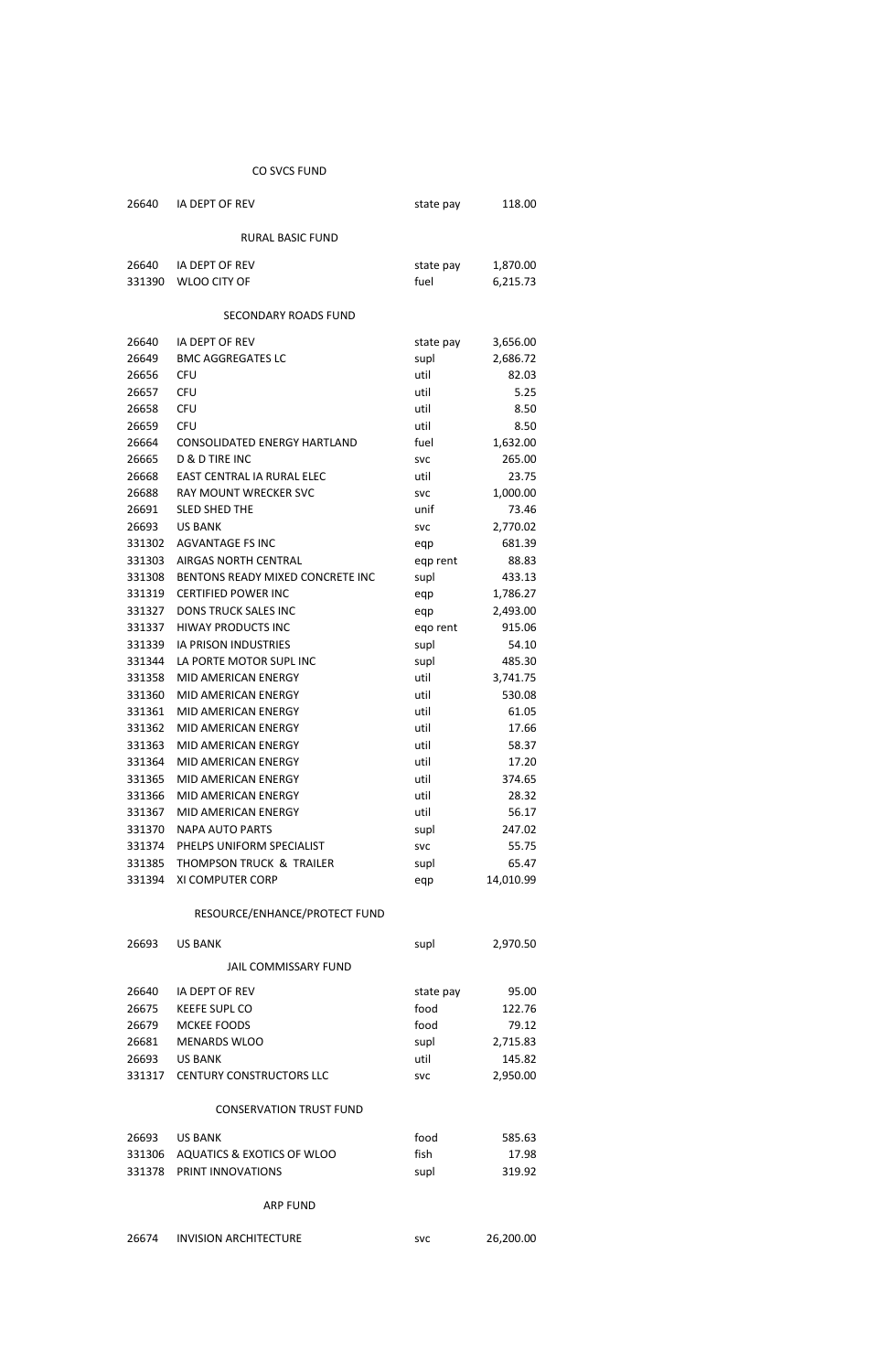#### EMA RADIO SYSTEM-CAP FUND

AYES: Laylin, Little, Schwartz, Trelka, White. NAYS: None. Resolution adopted.

| 331325 | <b>DELTAWRX</b>                       | bond      | 13,554.60  |
|--------|---------------------------------------|-----------|------------|
|        | <b>RURAL SEWER FUND</b>               |           |            |
| 26663  | <b>CEDAR VALLEY PUMP LLC</b>          | eqp rpr   | 482.59     |
|        | <b>INS TRUST FUND</b>                 |           |            |
| 26641  | <b>NAVITUS HEALTH SOLS</b>            | ins       | 17,443.56  |
| 26642  | NAVITUS HEALTH SOLS                   | ins       | 2,560.25   |
|        | 26644 PREFERRED ONE INS CO            | ins       | 129,622.51 |
|        | SELF-INSUR/LIAB, PROP ETC FUND        |           |            |
| 331341 | <b>JOHNS AUTO BODY</b>                | vhc eqp   | 19,819.20  |
|        | SOLID WASTE ADMIN FUND                |           |            |
| 26640  | IA DEPT OF REV                        | state pay | 213.00     |
|        | <b>E911 SVC COMMISSION FUND</b>       |           |            |
| 26655  | <b>CFU</b>                            | util      | 1,200.00   |
| 26669  | FARMERS MUTUAL TELEPHONE CO           | util      | 120.76     |
| 331305 | <b>AMERICAN TOWER CORP</b>            | util      | 8,046.74   |
| 331318 | <b>CENTURYLINK</b>                    | util      | 74.69      |
| 331322 | <b>COLOFF MEDIA LLC</b>               | util      | 2,086.00   |
| 331329 | DUNKERTON TELEPHONE COOP              | util      | 611.12     |
|        | <b>EMERGENCY MGMT FUND</b>            |           |            |
|        | 26640 IA DEPT OF REV                  | state pay | 125.00     |
|        | 331336 HAZARDOUS MAT REG TRAINING CTR | training  | 2,968.19   |
|        | <b>CONS COMM FUND</b>                 |           |            |
| 26640  | IA DEPT OF REV                        | state pay | 2,660.00   |
| 26693  | <b>US BANK</b>                        | oth pay   | 1,040.00   |
|        | <b>CO ASSESSOR FUND</b>               |           |            |
| 26640  | IA DEPT OF REV                        | state pay | 1,074.00   |
| 26692  | <b>STOREY KENWORTHY</b>               | supl      | 677.16     |
|        | $\frac{1}{2}$                         |           |            |

RECEIVE PROJECT UPDATES FROM DEPARTMENT HEADS/ELECTED OFFICIALS. County Engineer Cathy Nicholas said that Secondary Roads crews are preparing to deal with frost boils on gravel roads as they begin to thaw. They are also removing grass from road shoulders so that water can drain into ditches.

Health Department Director said that the community level for COVID-19 is low, and her department has at long last received national accreditation.

Moved by Laylin, seconded by Schwartz that the MINUTES of the Board Meeting held March 15, 2022 be and are hereby approved as submitted. Motion carried.

## **CONSENT AGENDA**

Trelka moved the following RESOLUTION seconded by Laylin.

- A. TO APPROVE, RECEIVE, PLACE ON FILE WITH THE COUNTY AUDITOR
	- 1. The Board of Supervisors APPROVE INTERGOVERNMENTAL JOURNAL ENTRIES, and that the County Auditor be authorized and directed to TRANSFER monies within the various funds as submitted. (None)
	- 2. The PAYROLL ADJUSTMENTS submitted by the various departments and the County Auditor be authorized and directed to adjust his records accordingly.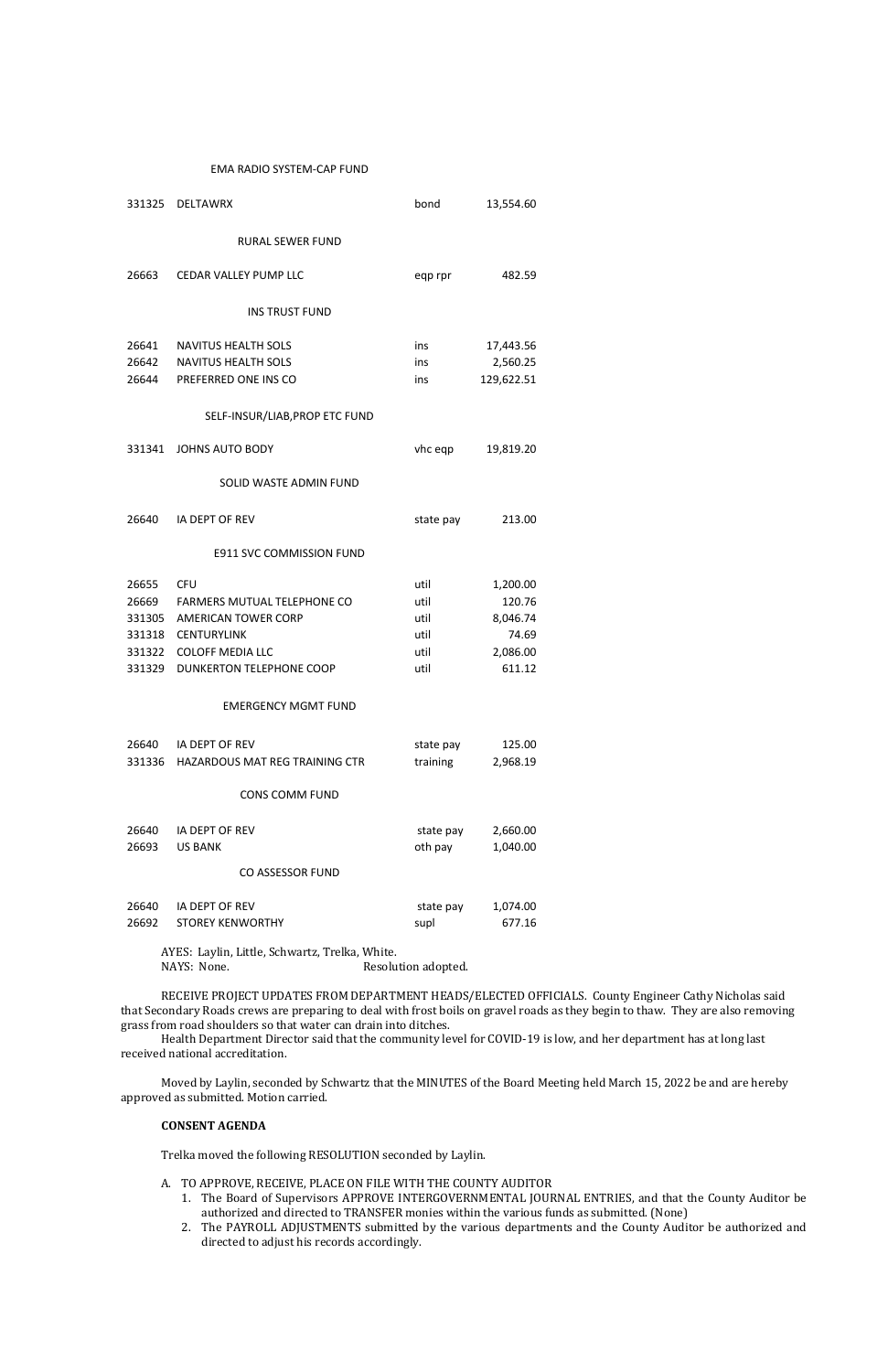| <b>SHERIFF, TONY THOMPSON</b>   |                                   |             |           |                              |
|---------------------------------|-----------------------------------|-------------|-----------|------------------------------|
| BARCLAY, ZACHARIAH J            | DEPUTY SHERIFF SERGEANT HOURLY    | \$<br>40.19 | 3/6/2022  | SCHEDULE/SHIFT CHANGE        |
| BERRY, JOSHUA V                 | <b>DEPUTY SHERIFF</b>             | \$<br>29.03 | 3/6/2022  | SCHEDULE/SHIFT CHANGE        |
| <b>BRIGGS, ANDREW M</b>         | <b>DEPUTY SHERIFF</b>             | \$<br>31.24 | 3/6/2022  | SCHEDULE/SHIFT CHANGE        |
| DEPRIEST, ZACHARY L             | <b>CIVILIAN DETENTION OFFICER</b> | \$<br>23.34 | 3/6/2022  | SCHEDULE/SHIFT CHANGE        |
| HALEY, LAURA A                  | MASTER CONTROL TECHNICIAN         | \$<br>26.00 | 3/6/2022  | SCHEDULE/SHIFT CHANGE        |
| JACOBSON, ANDREW S              | <b>CIVILIAN DETENTION OFFICER</b> | \$<br>22.52 | 3/6/2022  | SCHEDULE/SHIFT CHANGE        |
| JOEBGEN, MICHAEL J              | <b>DEPUTY SHERIFF</b>             | \$<br>36.21 | 3/6/2022  | <b>SCHEDULE/SHIFT CHANGE</b> |
| JOLLEY, JARED T                 | <b>DEPUTY SHERIFF</b>             | \$<br>27.99 | 3/6/2022  | SCHEDULE/SHIFT CHANGE        |
| KLENZMAN, TYLER J               | <b>DEPUTY SHERIFF</b>             | \$<br>29.03 | 3/6/2022  | SCHEDULE/SHIFT CHANGE        |
| LANDERS, WYATT J                | <b>DEPUTY SHERIFF</b>             | \$<br>34.89 | 3/6/2022  | SCHEDULE/SHIFT CHANGE        |
| LEADLEY, MARK R                 | <b>CIVILIAN DETENTION OFFICER</b> | \$<br>23.34 | 3/6/2022  | SCHEDULE/SHIFT CHANGE        |
| MAINS, JUSTIN M                 | <b>DEPUTY SHERIFF</b>             | \$<br>26.99 | 3/6/2022  | SCHEDULE/SHIFT CHANGE        |
| O'ROURKE, SIERRA J              | MASTER CONTROL TECHNICIAN         | \$<br>22.52 | 3/6/2022  | SCHEDULE/SHIFT CHANGE        |
| OSMANCEVIC, NEVZAD              | <b>DEPUTY SHERIFF</b>             | \$<br>27.99 | 3/6/2022  | <b>SCHEDULE/SHIFT CHANGE</b> |
| PAULSEN, STEPHEN G              | DEPUTY SHERIFF SERGEANT HOURLY    | \$<br>40.19 | 3/6/2022  | SCHEDULE/SHIFT CHANGE        |
| PUGH, RACHEL M                  | MASTER CONTROL TECHNICIAN         | \$<br>23.34 | 3/6/2022  | SCHEDULE/SHIFT CHANGE        |
| RETTINGER, BENJAMIN M           | MASTER CONTROL TECHNICIAN         | \$<br>22.52 | 3/6/2022  | SCHEDULE/SHIFT CHANGE        |
| ROLLINS, BENJAMIN D             | <b>DEPUTY SHERIFF</b>             | \$<br>34.89 | 3/6/2022  | SCHEDULE/SHIFT CHANGE        |
| <b>SCHIPPER, TRINITY S</b>      | MASTER CONTROL TECHNICIAN         | \$<br>22.52 | 3/6/2022  | SCHEDULE/SHIFT CHANGE        |
| SCHMIDT, JOSEPH R               | <b>DEPUTY SHERIFF</b>             | \$<br>36.21 | 3/6/2022  | SCHEDULE/SHIFT CHANGE        |
| SCROGGINS, CHRISTIAN M          | <b>DEPUTY SHERIFF</b>             | \$<br>29.03 | 3/6/2022  | SCHEDULE/SHIFT CHANGE        |
| SKILLING, CRAIG A               | MASTER CONTROL TECHNICIAN         | \$<br>25.08 | 3/6/2022  | SCHEDULE/SHIFT CHANGE        |
| STRONG, MATTHEW R               | MASTER CONTROL TECHNICIAN         | \$<br>25.08 | 3/6/2022  | SCHEDULE/SHIFT CHANGE        |
| THORN, DYLAN B.A.               | <b>CIVILIAN DETENTION OFFICER</b> | \$<br>22.52 | 3/14/2022 | <b>NEW HIRE</b>              |
| VANDIVER, JOSHUA A              | <b>CIVILIAN DETENTION OFFICER</b> | \$<br>22.52 | 3/7/2022  | <b>NEW HIRE</b>              |
| WHITE, PAUL C                   | <b>DEPUTY SHERIFF</b>             | \$<br>27.99 | 3/6/2022  | SCHEDULE/SHIFT CHANGE        |
|                                 |                                   |             |           |                              |
| <b>ATTORNEY, BRIAN WILLIAMS</b> |                                   |             |           |                              |
| HINDS, KRISTIN K                | OFFICE SPECIALIST                 | \$<br>17.97 | 3/6/2022  | ANNUAL STEP INCREASE         |
|                                 |                                   |             |           |                              |
| <b>MAINTENANCE, RORY GEVING</b> |                                   |             |           |                              |
| CORNELIUS, CAROL J              | ADMINISTRATIVE AIDE III           | \$<br>29.13 | 3/14/2022 | SUCCESSFUL APPLICANT         |

AYES: Laylin, Little, Schwartz, Trelka, White. NAYS: None. Resolution adopted.

B. TO APPROVE AND DIRECT THE CHAIR TO SIGN

1. The RENEWAL APPLICATION for a Class "C" LIQUOR LICENSE (LC) submitted by Mo's One More Lounge, 4515 E. Washburn Road, Washburn, Iowa.

### **CONSENT AGENDA ENDS**

Laylin moved the following resolution seconded by Trelka.

BE IT HEREBY RESOLVED that the CONTRACT between Black Hawk County and KAM Line Highway Markings, Gilbert, IA, for Fiscal Year 2022 Pavement Markings, project number L-7622, in various locations throughout the County with a total bid of \$118,401.68 (Completion Date: June 24, 2022, Liquidated Damages: \$800/day) be approved and direct the Chair to sign for same and to receive and place on file the Certificate of Insurance as recommended by Catherine Nicholas, County Engineer.

AYES: Laylin, Little, Schwartz, Trelka, White.

NAYS: None. Resolution adopted.

Trelka moved the following resolution seconded by Laylin.

BE IT HEREBY RESOLVED to set hearing at such time as the law on publication permits, and to publish notice thereof in accordance with the Iowa Code, for comment, discussion, and potential initial vote on passage of an amendment to County Ordinance 9.05.010, prohibiting use of engine brakes and compression brakes, as well as for decision on whether to suspend requirements for additional passage at subsequent meetings as set forth under Iowa Code Section 331.302. The anticipated proposed amendment would remove the phrase "or assist" before the word "device" in subsection A of the existing ordinance. The anticipated proposed amendment would also remove the phrase "more than 80 decibels of noise when it drives by, as measured at 50 feet" from the existing ordinance, and replace that phrase with "loud, unusual, explosive, or otherwise disturbing noise.

AYES: Laylin, Little, Schwartz, Trelka, White.

NAYS: None. Resolution adopted.

At Nine-eleven o'clock (9:11) a.m., a public hearing was held as provided by law in Board Room 201 of the Black Hawk County Courthouse, 316 E. 5th Street, Waterloo, Iowa at which time all interested persons could appear to file objections on the proposed Fiscal Year 2023 Crack Sealing project.

Moved by Laylin, seconded by Trelka to receive and place on file proof of publication of notice of public hearing. Motion carried.

Moved by Trelka, seconded by Laylin to close the hearing after oral/written comments are received. Motion carried.